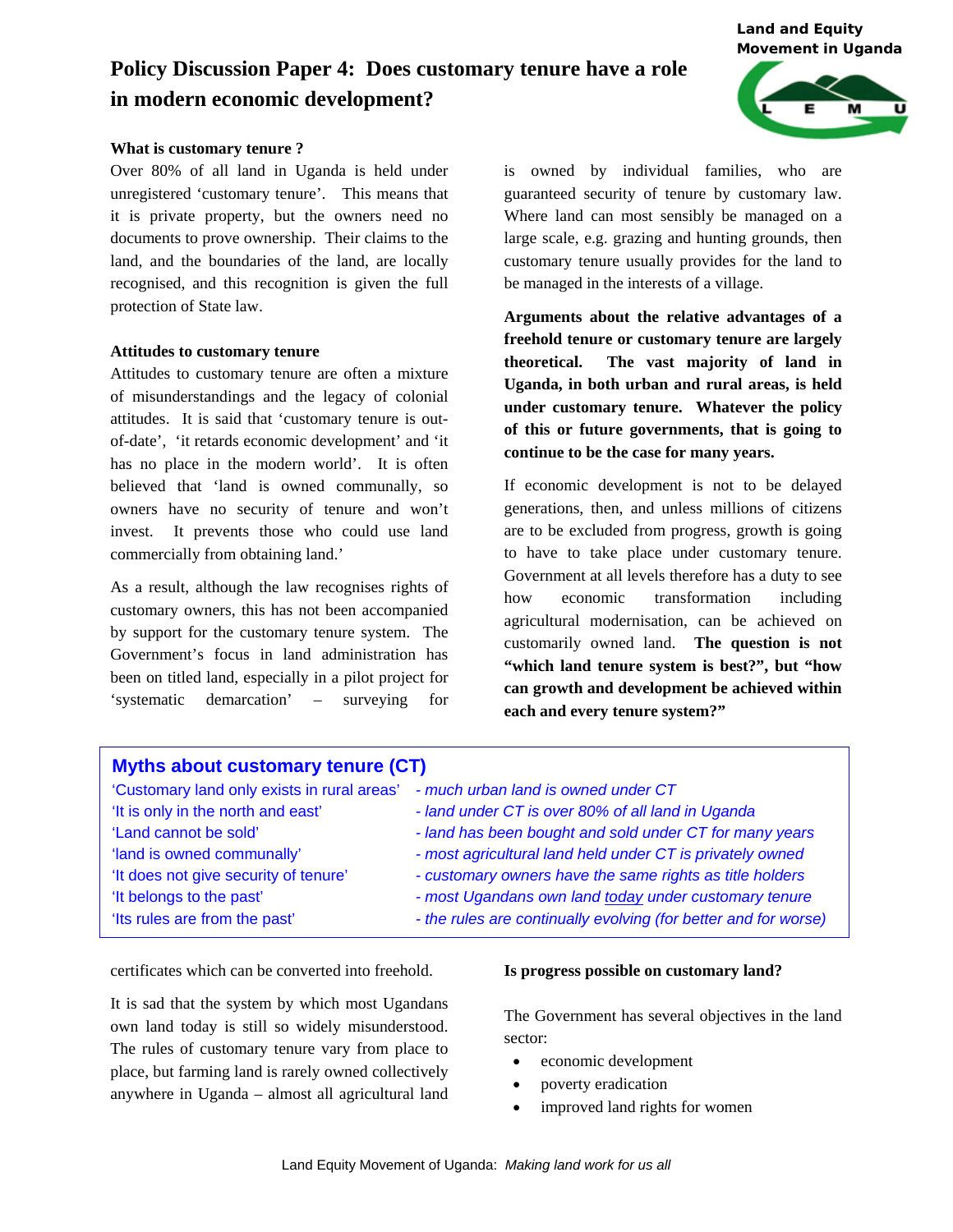- reduction of conflicts
- environmental protection (e.g. wetlands)
- revenue generation

All these objectives could be met within customary tenure. Customary tenure can provide the necessary context for agricultural modernisation.

• Security of tenure for investment

Families own their own land under customary tenure, and their rights to their own land cannot be taken away from them by customary authorities. This is why Ugandan farmers have long invested in perennial crops, such as coffee, knowing that their investment was secure. This security is guaranteed both to those who inherit and those who buy land.

• Cheap, accessible and accepted process for land disputes and land administration

Investment cannot happen without a transparent judicial system which is perceived as legitimate to deal with any disputes. The state judicial system for land is unable to meet the demands for arbitration, and yet wrangles over land are ever increasing. Customary institutions exist at local level, and are capable of dealing with the vast majority of disputes in a cheap, fair and timely way. (Some issues may be beyond the clan system – e.g. land conflicts between ethnic groups. District Tribunals need to complement them for such cases.)

• Protection of rights

Customary law has given protection of all ownership rights, with mechanisms for compensating for trespass, encroachment, or the destruction of crops on someone's land. Land grabbing would have been impossible under a system where everyone's land holding was known and with a strong local authority rooted in the village. Women were guaranteed rights to land, either from their parents or through their husband, and clan elders could intervene if these rights were being violated. Traditionally, customary law gave widows security to remain and farm their husband's land, and the land rights of minors was protected.

• Social protection

The worst degree of destitution has been prevented, because land also functioned as a social security system. Some reserve was maintained to support those with no other means of livelihood, even if they had previously left the village.

Land transactions

Mechanisms have always existed for those who have been able to farm more to obtain more land. These have included rental agreements, grants of land from village owned land (e.g. grazing land), and purchase of land.

Private initiative and community environmental management

Customary tenure systems typically devolved ownership to the economically most rational level, allowing individual initiative but tempering it where community interests demanded. Hunting grounds needed to be managed over a large area, and so a clan member would be appointed to manage the land on behalf of the community. Individual rights to hunt were subject to what today would be called a 'community based conservation management system'. Families can almost always innovate and invest as they like on their agricultural land, unless the rights of neighbours would be threatened. Protection of the rights of future generations through the clan system ensured that land could not be used destructively.

Rapid and far-reaching changes in agriculture occurred during the colonial period and since independence under these rules and institutions. Uganda has seen large-scale production of introduced cash crops in all parts of the country – tea, coffee, sugar, cotton. State marketing, cooperatives and individual marketing have all been possible with customary tenure. A new leap forward in agriculture is badly needed, and technology change and investment are needed. Customary tenure can only provide a land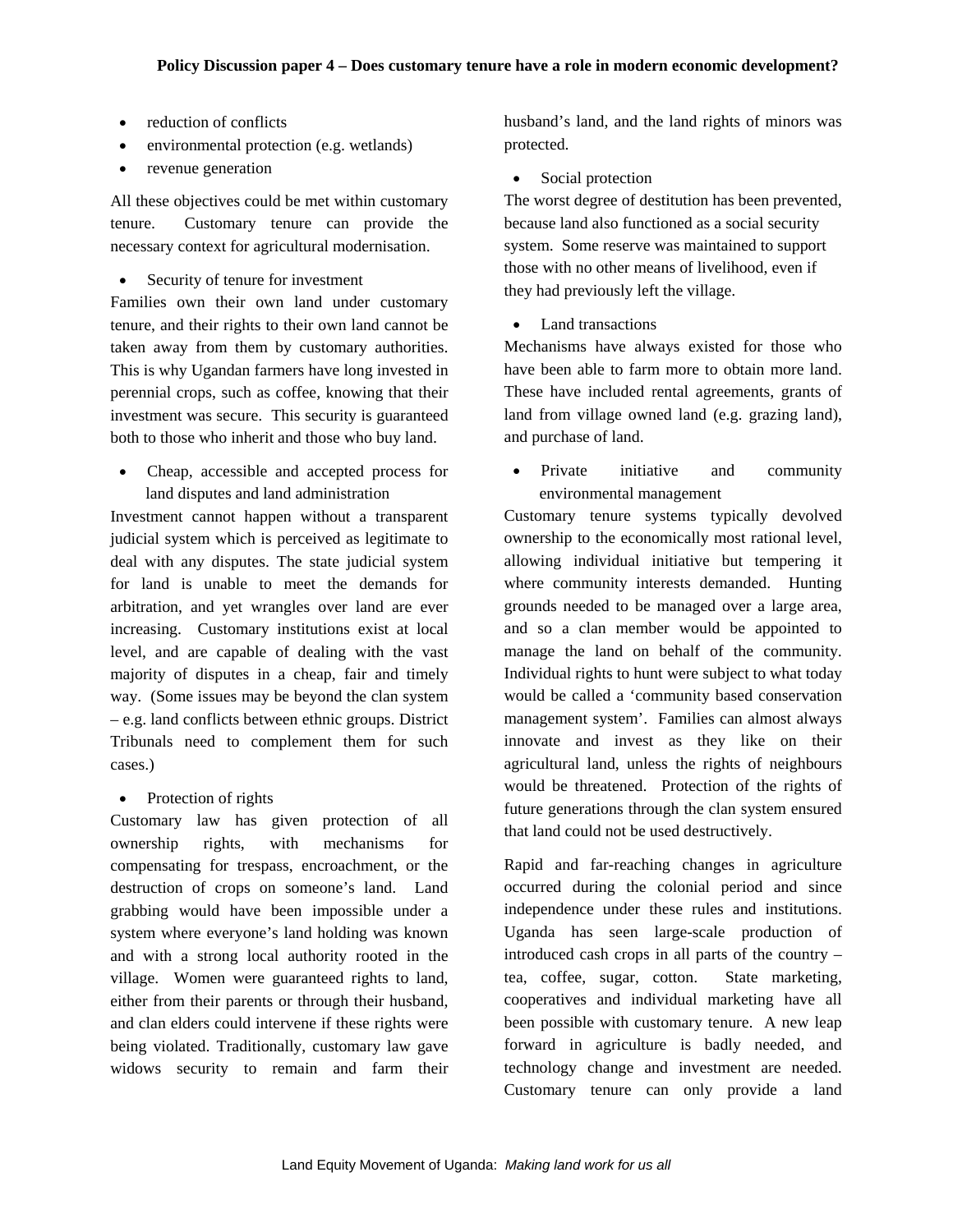administration system, it will neither guarantee nor constrain development.

• revenue generation

The Government needs to broaden its tax base. Given that most of the population are agriculture dependant, it is not surprising that Government has stated that it is examining the possibility of introducing a land tax. The costs of land transactions are already high, in 'fees' to LCs and witnesses. However, because Government has ignored transactions in customary land, none of this money goes to the State.

# **Why are there problems if the customary system is so good?**

The institutions of customary tenure are not currently providing the necessary contribution to the development of Uganda. The clan systems for land administration and justice have been progressively weakened, for many reasons. Clan authorities have no power to enforce their decisions, and as the local economy is increasingly monetarised and integrated into a national economy, social norms are more often abandoned in favour of personal profit. Their role is gradually being taken over by  $LCs$  – but in practice, this means that there is a huge vacuum, since LCs have no authority (or training) to arbitrate in land disputes and access to the judicial process is almost impossible for most people. In customary law, 'ownership' also meant stewardship – the obligation to manage land in the interests of others, women and children, and future generations. In an increasingly individualised society, power of land is being concentrated in the hands of the household head (male) as an individual. The system which protected women and children has thus grown weak precisely when it is most needed – and in a situation where state systems are unwilling or unable to take over the responsibility.

The resultant absence of authority in land administration is one of the most serious problems facing people. Every village has stories of land grabbing, disputes over boundaries, disputes over ownership between and within families, dependants chased off land, dispossessed widows and orphans… The State cannot bring order to this situation in the short or medium term, because the task is simply too big and the resources, in trained personnel and funds, are too few.

"Recognising customary tenure" should not mean abandoning people to their own devices. With some support, the institutions and rules of customary tenure could bring in a degree of order and law in the land sector. The customary institutions can be brought within the State system by simple and low cost measures, that require only the political interest. The Ministry Of Lands with local Government could support and recognise a process of settling boundaries (local 'systematic demarcation') through the customary system and marking them in locally agreed ways (e.g. with trees of certain species) – a process which would stir up less fear and mistrust. The Ministry could push local Government to start implementing key areas of the land act, by issuing certificates of customary ownership and assisting families and communities to form communal land associations. Sub-county land recorders, who are charged with maintaining a register of all transactions on titled land, could also keep registers of transactions on customary land.

A clear policy could be laid down that customary judicial authorities would have the mandate to judge land disputes, and that the state structures such as the police and the courts would help enforce their decisions. This would be the overdue implementation of the Land Act provision which gave State legal recognition to 'local customary regulation<sup>'1</sup>. (Appeal and supervision would be available through the District Land Tribunal.)

 $\overline{a}$ 

<sup>&</sup>lt;sup>1</sup> Land Act 1998, 3 (1) (d): see also (b), (c) and (e).